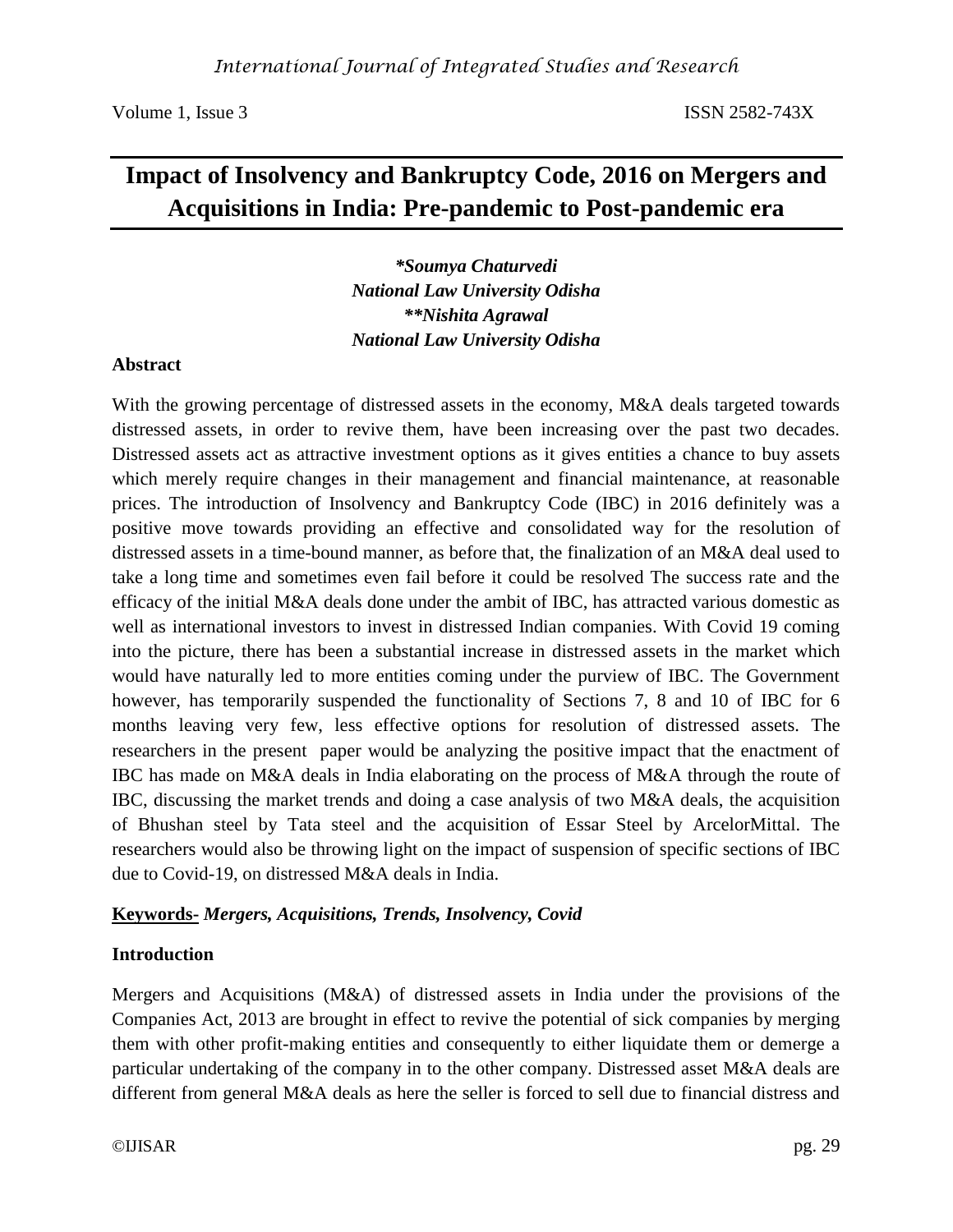due to this reason, it requires focused time bound due diligence. Given the rapidly increasing number of distressed assets in India, the regulatory framework governing the same is very dynamic and has undergone a huge overhaul over the years. With the introduction of new rules and regulations, novel tools have been provided with the objective of constructing an inclusive approach for effective, efficient and timely resolution of distressed assets. The introduction of Insolvency and Bankruptcy Code (IBC) in 2016 has intensified movement in distressed mergers and acquisitions. IBC came into existence, amongst other things, with the aim to have a consolidated and amended law with respect to restructuring (which includes mergers, demergers, and acquisitions) and resolution of insolvency proceedings pertaining to corporate debtors, partnership firms and individuals in a timely manner with the objective of maximizing the value of the distressed assets of the entities and to balance the welfare of every stakeholder. While the ratio with respect to successful resolution in comparison to liquidation may not be encouraging, there has been an increase in activities in the distressed M&A sector with a lot of investors sensing an opportunity for acquisition of some good assets. Over the last four years, IBC has produced a formal market for distressed assets in India changing the mindset of people that investing in distressed assets is a tedious and time-consuming process through providing a better and effective process which overcame the problems which existed before. In the light of the Covid-19 pandemic though, and the fact that India is one of the worst affected countries, business and market in India have definitely been disrupted. With the Government temporarily suspending the functionality of Sections 7, 8 and 10 of IBC for 6 months, any entity in distress would not be able to access resolution through IBC which would leave both creditors and the impugned entity to resort to less effective routes. The researchers in the present research paper would be analyzing and focusing on the positive impact that the enactment of IBC has made on M&A deals in India elaborating on the process of implementation of mergers and acquisitions through the route of IBC and discussing the market trends with respect to the same finally doing case analysis of two M&A deals, the acquisition of Bhushan steel by Tata steel and the acquisition of Essar Steel by ArcelorMittal, which took the IBC route.

#### **Materials and Methods**

The research methodology used is a combination of doctrinal and analytical methods. The researchers have collected information data from books, journals, websites, newspapers, reports, articles and / or other relevant sources of data. Specific case studies relevant to the topic have also been done by researchers to analyse the impact of IBC on M&A transactions

#### **Data Analysis**

### **Trends of Mergers and Acquisitions in India: Post IBC**

IBC came in the year 2016 and since then the distressed M&A deals have been increasing. The distressed M&A is defined as any transaction involving sale of a company directly in distress or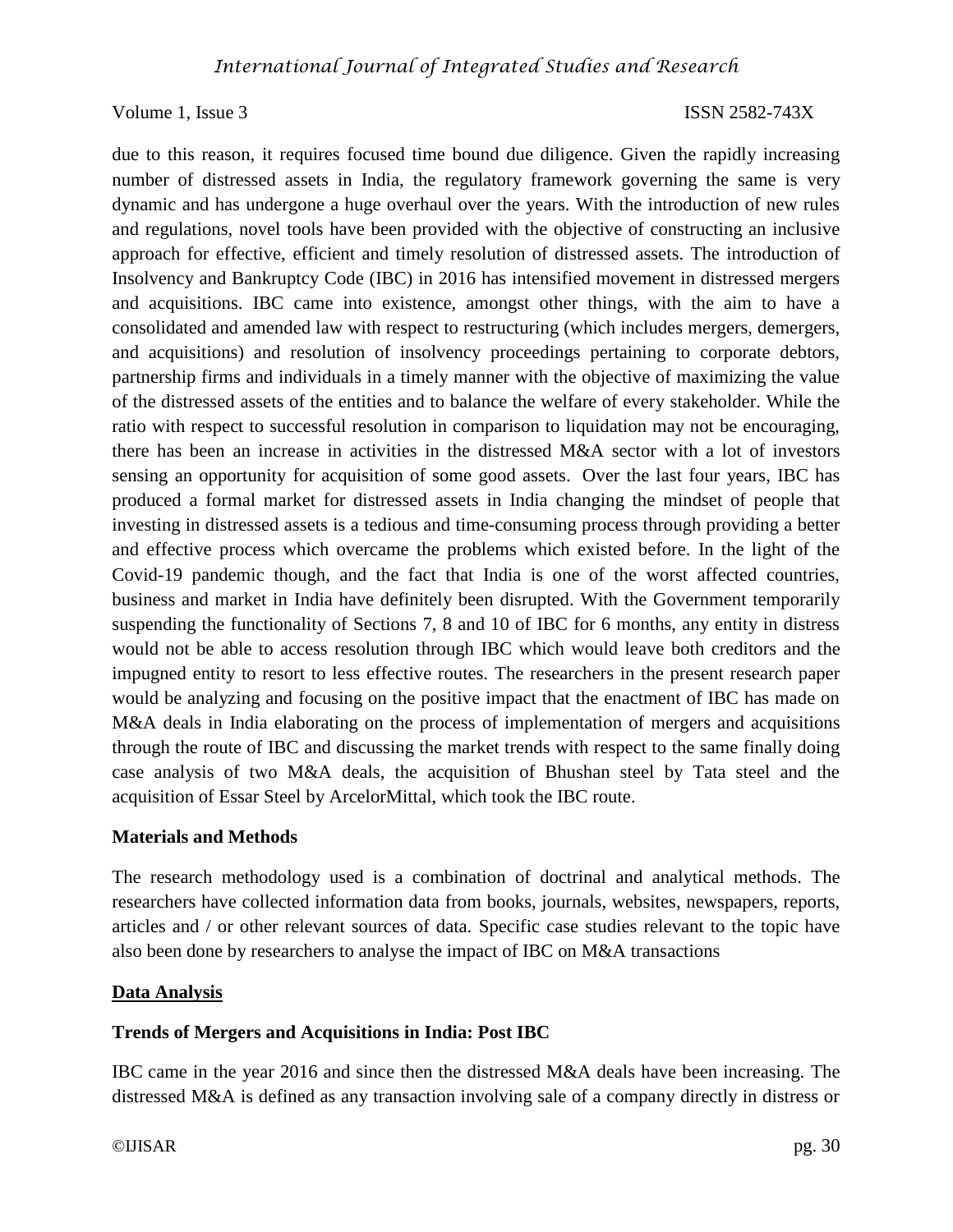where the transaction was carried out where the parent group/company was in distress.  ${}^{1}$ IBC helps the financially strong and healthy entities to have inorganic growth opportunities at very affordable prices; however the promoters acquiring such assets needs to ensure that the liabilities are bare minimum. IBC has resolved the problems both for the banks as well as the companies as the defaulting promoters are bringing in capital in order to avoid bankruptcy. The Reserve Bank of India also allows the distressed assets lenders to change the control to raise their money which is changing the psychology of the corporate sector to get out of the noncore assets to work with manageable debt. $^{2}$ 

#### **Process under IBC**

Under IBC, when a company defaults on a loan, financial creditors, operational creditors, as well as the company itself can file for initiation of insolvency proceedings to the National Company Law Tribunal (NCLT). The corporate insolvency resolution process (CIRP) commences from the date of application admitted by NCLT. This procedure is a time-bound procedure of 180 days and it may be extended only up to a period of further ninety days. After the 2019 Amendment, a total of 330 days are provided to finish the entire process.<sup>3</sup>

The Commencement of CIRP leads to passing of the moratorium till the completion of CIRP or till the resolution plan gets approved or till the liquidation order gets passed. The appointment of an interim resolution professional (IRP) is done by NCLT which sends out notice for the creditors to come and form the Committee of Creditors (COC). The COC encompasses financial creditors other than related parties. They appoint the Resolution Professional (RP) by a majority vote of not less than 66% of the voting of all the financial creditors at their first meeting. From the appointment date of the IRP, the functionality of board of directors is suspended and affairs of the corporate debtor are vested with the IRP. The IRP/RP needs to preserve and protect the worth of the assets and control the operations of the distressed company as a going concern. They basically step into the shoes of the corporate debtor. All their actions are approved by COC with 66% of voting shares approval. Then RP calls for the bids and any applicant (fulfilling the criteria laid down by the COC) can submit a resolution plan to purchase the distressed assets of the corporate debtor.<sup>4</sup> However if no plans are received then they need to go for liquidation.

<sup>&</sup>lt;sup>1</sup> Press Trust of India, 'More Distressed M&A Deals in Pipeline: Report' *Business Today* (New Delhi, 31 October 2018) https://www.businesstoday.in/pti-feed/more-distressed-manda-deals-in-pipelinereport/story/287247.html.

<sup>2</sup> Abhineet Kumaar, 'Bankruptcy will dictate M&A trend in 2018' *Business Standard* (Mumbai, 1 January 2018) https://www.business-standard.com/article/companies/bankruptcy-will-dictate-m-a-trend-in-2018

<sup>118010100966</sup>\_1.html.

 $3$  Lakshmikumaran & Sridharan, 'Timelines for Corporate Insolvency Resolution Process – The 2019 Amendments & their Ambiguities' (*Lexology*, 19 August 2019) https://www.lexology.com/library/detail.aspx?g=56506797-70d0- 4669-8a8b-183980bab030.

<sup>4</sup> Adity Chaudhry, 'Distressed M&A under IBC' (*Argus Partners*, 3 July 2018) http://www.argus-p.com/paperspublications/thought-paper/distressed-ma-under-ibc/.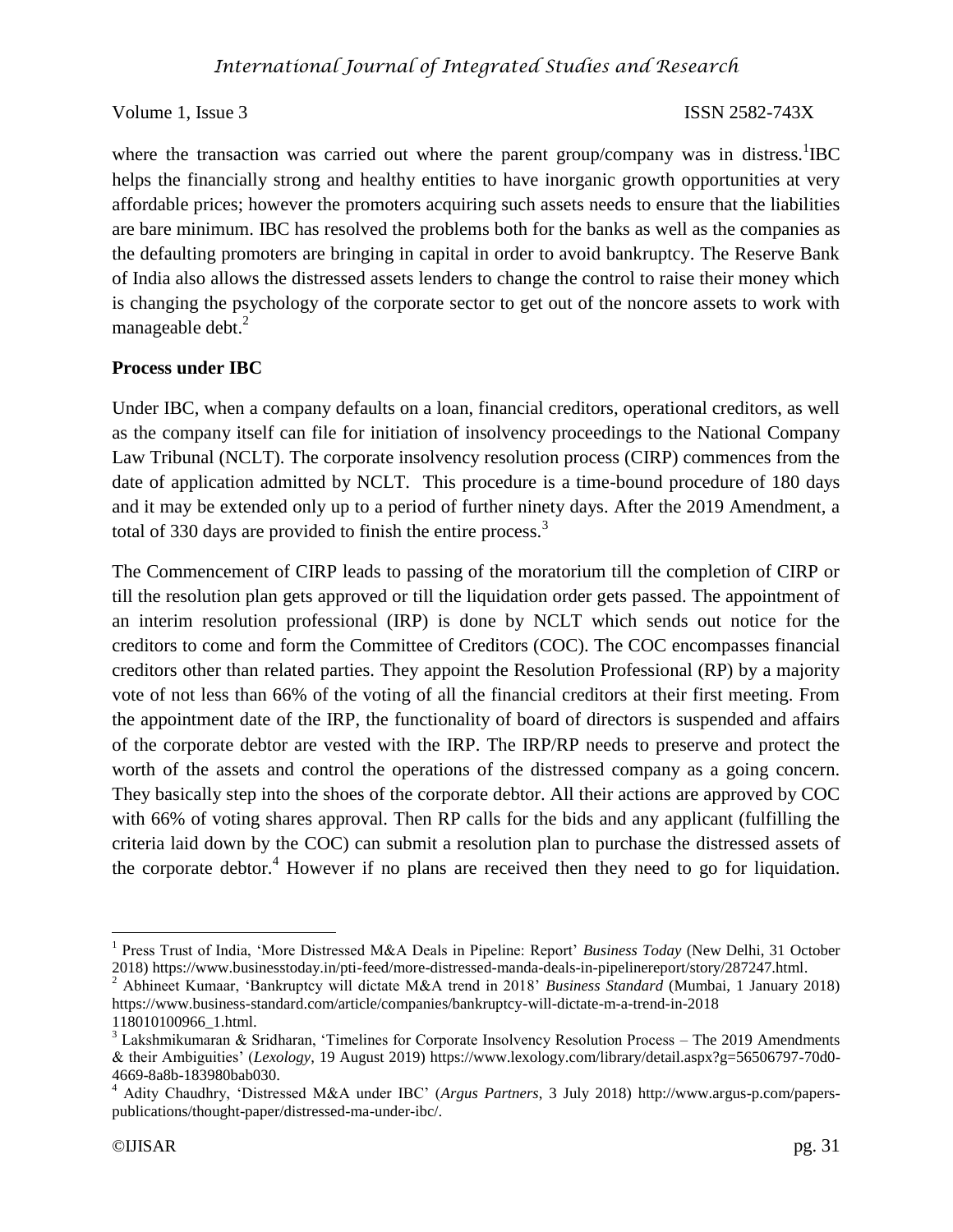Like, Lanco Infratech and ABG Shipyard has gone for liquidation which could have been deals worth \$ 10 billion.

The resolution applicant submits the plan after thorough Due Diligence (DD). A proper DD as it is done for a standard M&A needs to be undertaken to figure out whether the distressed company is worth acquiring or not. It helps to identify that whether the distressed asset has only business risk or has risk of fraud also. The acquirer should be fully aware of the real position of the company. This acquisition is similar to any other M&A transaction because the acquirer tries to maximize the value. Thus, the procedure used is IBC however the outcome is an M&A deal. As soon as the resolution plan gets the approval of the COC and the NCLT finally approves the deal, it comes into effect. The costs and debts have to be paid as per the plan approved.

## **Trends and Statistics**

IBC came in May 28, 2016 and since then till June 2019, admitted cases under IBC are around 2,162. Out of this 1292 cases are still outstanding. In the years 2018 and 2019 more than 12 cases have closed with an aggregate value exceeding 10 USD Billion.<sup>5</sup>

The major distressed M&A deals through IBC in the year 2017 and 2018 were Jaypee Cement acquisition by Ultratech Cements (Rs. 16000 crore worth deal) Reliance Communications acquisition by Reliance Jio (\$ 3.7 bn) Fortis Healthcares acquisition by IHH Healthcare (\$ 1.2 bn). In 2018, the 4 major deals were Bhushan Steels acquisition by Tata Steel (\$ 7.4 bn); Binani Cements acquisition by Ultra Tech (\$ 1.1 bn); Electrosteel Steels acquisition by Vedanta (\$ 0.8 bn); Monnet Ispat & Energys acquisition by JSW Steel and AION Capital Partners (\$ 0.4 bn). These deals were worth \$14.3 billion i.e., 12% of total number of deals between the years 2016- 18 of which close to \$ 10 billion was closed in 2018 itself.

In 2019, the major deals were Bhushan Power Steel's acquisition by JSW (\$ 2.7 bn); Essar Steels acquisition by Arcellor Mittal (\$ 6.0 bn); Jyoti Structures acquisition by Group of HNIs headed by Sharad Singh (\$ 1 bn); Alok Industries acquisition by RIL and JM financial ARVC (\$ 4 bn).

The Resolution process is being undertaken for Jaypee Infratech, Era Infra Engineering, Amtek Auto, however acquirers are yet to be finalised for these distressed companies, the process is ongoing and these deals are worth  $$4$  billion.<sup>6</sup> Thus, between 2016 and April 2019, there have been 7 large scaled stressed acquisitions totalling \$23 billion.

 $\overline{\phantom{a}}$ <sup>5</sup> CII, 'India's M&A and Distressed Opportunity Landscape' (*Corporate Finance and Restructuring*, September 2019) https://www.alvarezandmarsal.com/sites/default/files/am\_cii\_report\_2019.pdf.

<sup>6</sup> Sanjeev Krishnan & Sue Ellen Pereira, 'Deals in India: Annual Review and Outlook for 2020' (*PWC,* December 2019) https://www.pwc.in/assets/pdfs/services/deals/deals-in-india-annual-review-and-outlook-for-2020.pdf.

<sup>7</sup> Ridhima Saxena, 'Distressed asset acquisitions, consolidation behind large M&A transactions' *Live Mint* (Mumbai, 26 September 2019)

https://www.livemint.com/companies/news/distressed-deals-consolidation-driving-large-m-a-deals-in-india-bain-co-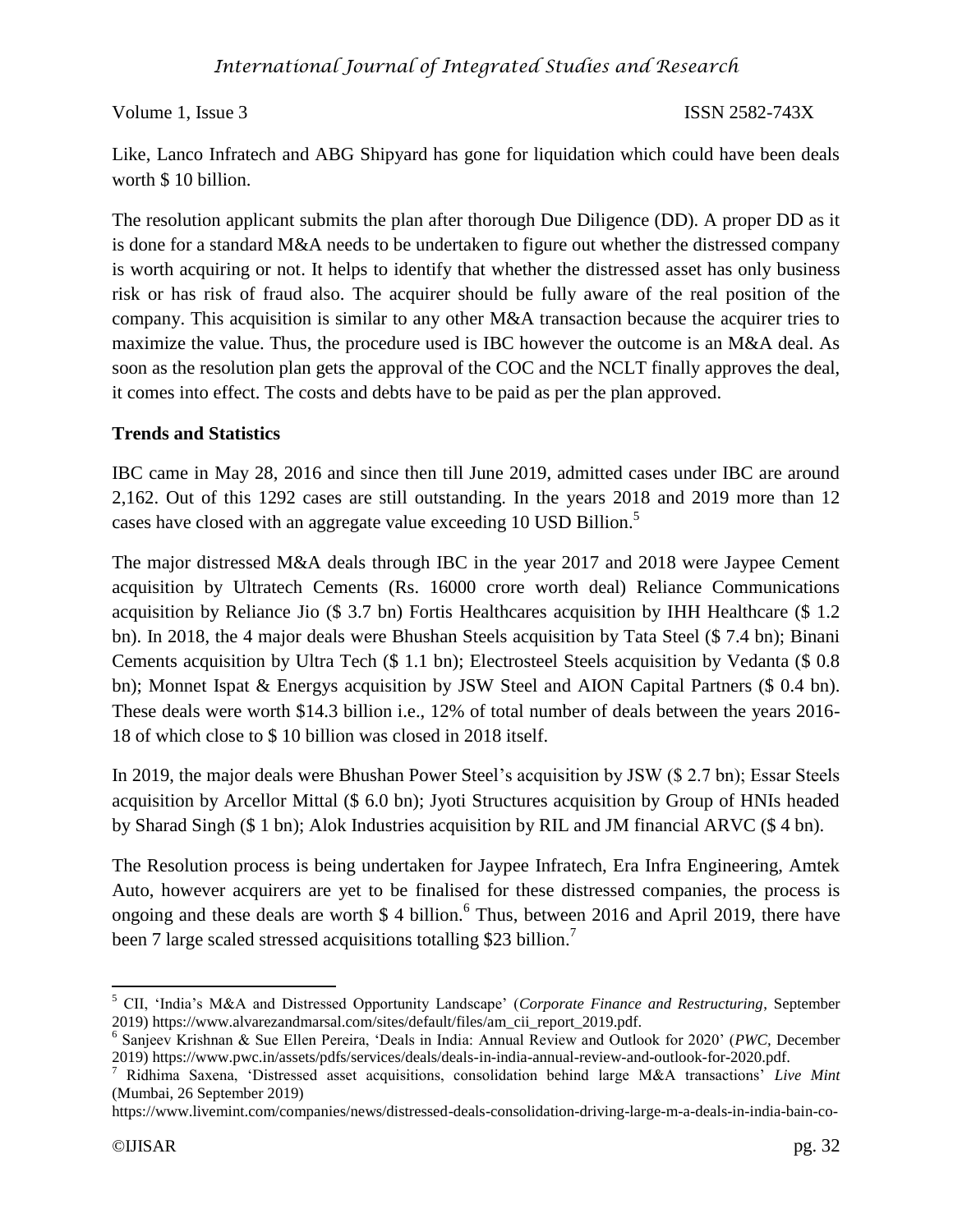However, the distressed M&A deals have been only 3% i.e. twenty-one out of a totality ofsix hundred and twenty-three deals completed, since 2017. These are subject to increase, with the increase in cases for resolution under IBC. So, this shows a direct proportion. The number of cases being referred for IBC increases; it will in turn lead to increase in distressed M & A deals.

Till 2017, out of the total investors in the distressed deals, 90% of stressed transaction value and 81% of deal volume were Indian investors. A major chunk of these investments came from steel sector because there is lot of uncertainty in completion timeline of these projects, so domestic acquirers showed strong interest.<sup>8</sup> The largest one of these deals has been of Bhushan steel, worth \$ 7.8 billion in assets. It accounts for half of the distressed asset values and 14% of distressed asset volumes. <sup>9</sup>The other two were acquisition of Electrosteel Steels by Vedanta, worth  $$ 274$  million and Jindal Stainless worth  $$132$  million.<sup>10</sup> Arcelor Mittal acquiring the debtladen Essar Steel is a landmark M&A deal through distress sale not only in the steel sector but in the entire M&A sector. These deals have helped the lenders to recover their dues and at the same time helped the shareholders to create value for their shares by increasing the market capital. The Fortis Healthcare deal, which is a Malaysian based IHH Healthcare's acquisition of Fortis, has also been a notable foreign investor transaction. After the steel sector, pharmaceutical, real estate and cement sectors can witness many distress M&A transactions in the future.

The Bain & Company published M&A Report 2019 in collaboration with Confederation of Indian Industry (CII) where they stated that in the year 2018 the M&A activities have grown by 70% due to distressed deals through CIRP.<sup>11</sup>

These deals show that IBC has positively impacted the M  $\&$  A in India as it has given a way out for distressed assets investment which earlier was considered as time consuming by the investors. There have been two-thirds of direct distress M&A deals i.e. where the asset itself is distressed; only one-third were indirect transactions (selling of the asset because its parent organisation is distressed).<sup>12</sup> This is because IBC has governments and judicial support to make it efficient and effective.

 $\overline{a}$ 

<sup>1569482593936.</sup>html.

<sup>8</sup> Swaraj Singh Dhanjal, 'IBC Impact: M&A deal worth \$14.3 billion signed in 2 years' *Live Mint* (Mumbai, 29 October 2018) https://www.livemint.com/Companies/c17rNOlV4h5i1zTnlUfEVN/IBC-impact-MA-deals-worth-143-billion-signed-in-2-years.html.

<sup>9</sup> M&A Critique, 'IBC Triggers M& A deals for distressed assets' (*M & A Critique*, December 2018) https://mnacritique.mergersindia.com/insolvency-bankruptcy-code-drives-mergers-acquisitions/.  $10$  ibid.

<sup>11</sup> Dinkar Ayilavarapu & Vikram Chandrashekhar, ' India M&A Report 2019' (*Bain & Company*, September 2019) https://www.bain.com/globalassets/noindex/2019/bain\_report\_india\_m\_a\_report\_2019.pdf.

<sup>&</sup>lt;sup>12</sup> FE Online, 'IBC Boost: How India's distressed merger and acquisition market gained from bankruptcy law' *Financial Express Online* ( 01 November 2018)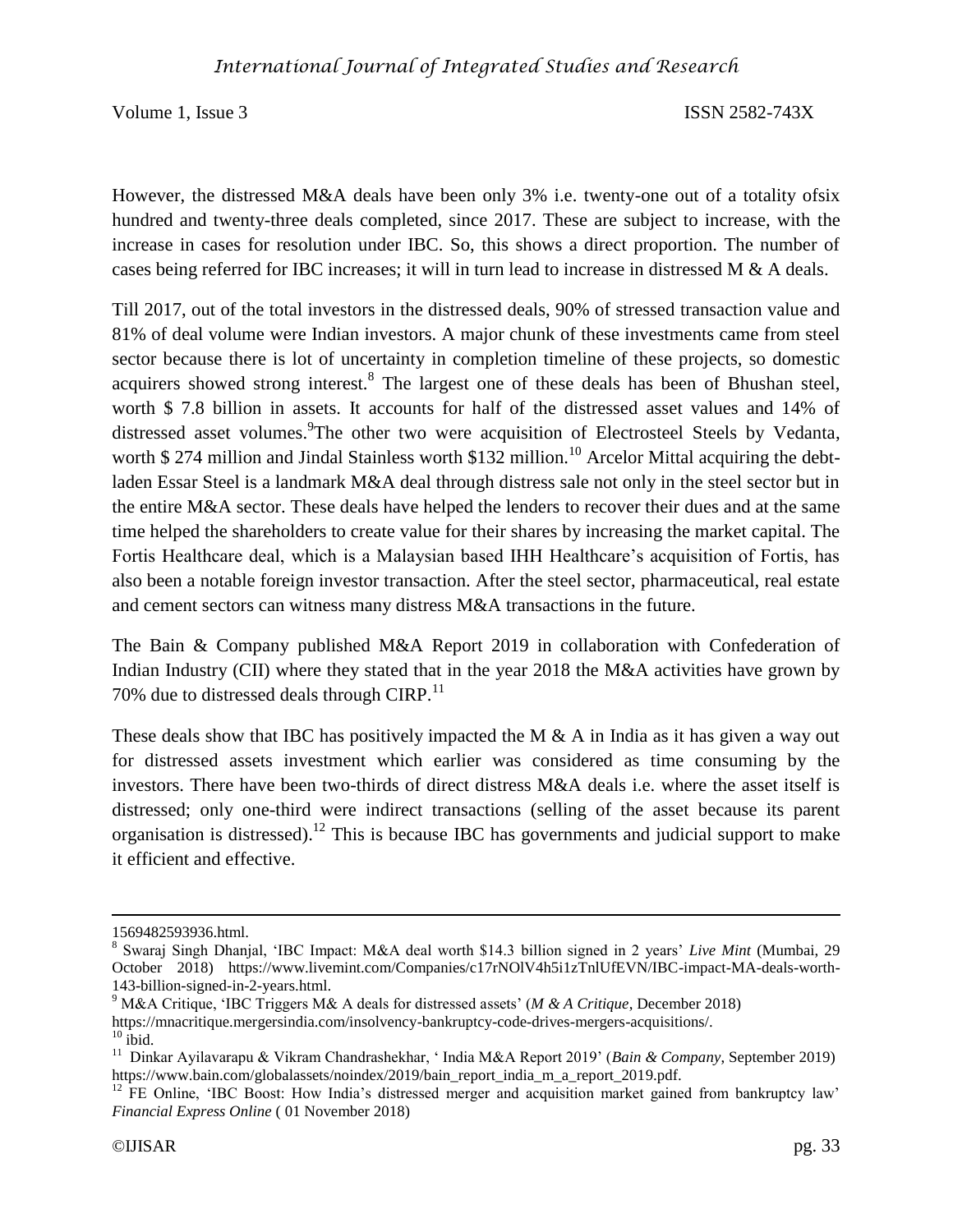There are advantages and disadvantages of acquiring these assets through IBC. The biggest challenge that arises in the due diligence of the stressed assets is getting all the information but it is sometimes even more difficult to get the whole access as the RP is himself struggling to manage the business. This is because the promoters of these distressed companies are generally removed by the time resolution process starts and they no longer stay co-operative. So, this lack of information may lead to overestimation of the ability of the asset and in turn over payment. Then the other issue that arises is of the lack of consensus among different classes of creditors, due to which it takes a lot of time to get the resolution plan approved.<sup>13</sup>

In case of acquisitions through IBC, these investors don't have to face the litigations arising from the past liabilities of the debt laden companies. It is important to provide the investor the company with a clean state and an assumption of the mindset of a non-hostile M&A process cannot be made.<sup>14</sup>In the case of JSW Steel Ltd. acquiring Bhushan Power & Steel Ltd. in a \$2.7 billion, Bhushan power was struggling with accounting frauds still NCLT while approving the resolution plan of JSW Steel declined to provide immunity to new structure of Bhushan Power formed after insolvency, from the on-going criminal proceedings. However, the case should be that from the date the resolution plan gets approved, the previous liabilities no longer play any role. $^{15}$ 

Thus, we can conclude that as stressed assets are increasing in multiple sectors, they will have to come for time-bound resolution or liquidation under IBC. This will help the banks and the other financial creditors against the loan defaulting companies and debtors as the corporate assets of these defaulters will be available for acquisition. Acquisition will help to save the company and keep it a going concern; this in turn will have a good impact on the Indian Economy. Thus, more and more M&A deals will take place as the resolution process under IBC increases. The law makers are trying to make the process more effective and efficient so that the restructuring can take place with ease.

### **Case Studies**

### **Acquisition of Bhushan Steel by Tata Steel**

Tata Steel acquired 72.65% controlling stake in Bhushan Steel (BSL). It acquired BSL indirectly through its wholly owned subsidiary Bamnipal Steel Ltd (BNPL) and renamed it Tata Steel

https://www.financialexpress.com/industry/ibc-boost-how-indias-distressed-merger-and-acquisition-marketreceived-gained-from-bankruptcy-law/1368756/.

<sup>13</sup> Roundtable- Mergers & Acquisitions, 'Distressed M&A' (*Financier World Wide Magazine*, December 2019) https://www.financierworldwide.com/roundtable-distressed-ma-nov19#.XnultogzbIV.

<sup>&</sup>lt;sup>14</sup>Ankur Singhania, 'Mergers and Acquisitions Trend in 2019 and Outlook for 2020' (*Inc 42,01 January 2020*) https://inc42.com/resources/an-overview-of-mergers-and-acquisitions-in-india/.

<sup>15</sup>Ridhima Saxena, 'Buyer under IBC should get clean asset as due diligence tough: Tata Steel CFO' *Live Mint* (Mumbai*,* 26 September 2019) https://www.livemint.com/companies/news/buyer-under-ibc-should-get-clean-assetas-due-diligence-tough-tata-steel-cfo-1569491435362.html.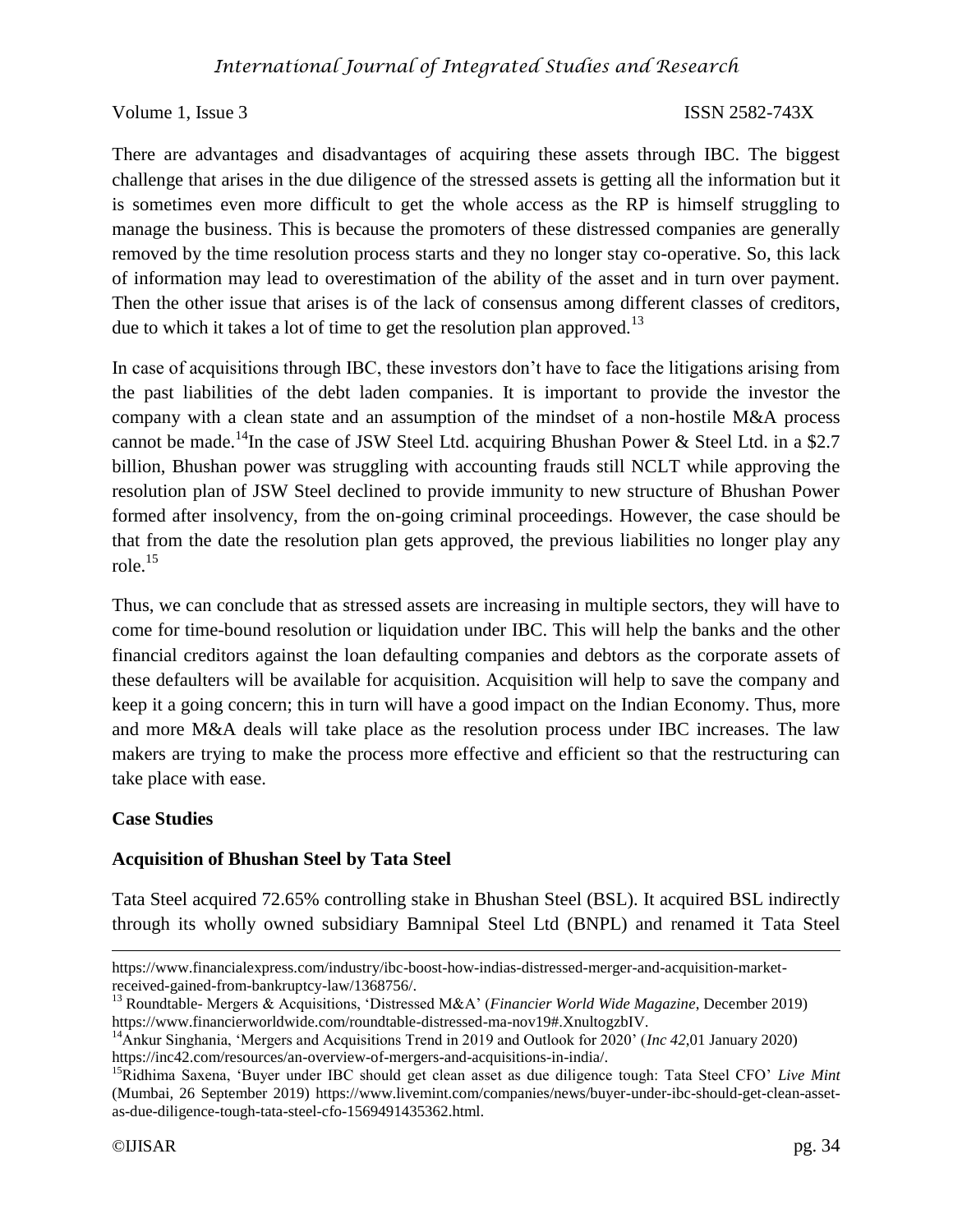BMSL Ltd.<sup>16</sup> This was one of the 12 distressed assets that RBI had referred to the NCLT and TATA Steel being the highest and sole resolution applicant led to it becoming the first landmark deal of distressed M&A through IBC. Tata Steel acquired BSL after paying the dues of Rs. 35, 200 crores to the financial creditors of BSL, Rs. 1200 crore to the operational creditor. It also paid the corporate insolvency costs and the employee dues as per IBC's waterfall mechanism.<sup>17</sup>

The investment in BSL was done through Rs. 158.89 crore equity and inter-corporate loan of Rs. 34,973.69 crore. The acquisition was financed through a loan of Rs. 16,500 crores availed by BNPL and equity infusion of Rs. 18,700 crores from Tata Steel in BNPL. The nominees of BNPL were appointed on the board of BSL and earlier directors of BSL resigned from the board according to the resolution plan. As per the NCLT's resolution approval plan the BNPL shall be classified as the "promoter" of BSL and the existing promoter group re-classified as public shareholders of BSL. $^{18}$ 

Prior to acquisition, the Vice-Chairman and Managing Director of BSL had gone to NCLAT to seek a stay on the takeover by Tata Steel as he wanted to avert his equity from being transferred. The old promoter group which included the Managing director owned 43.9% of the equity in publicly-listed BSL. Thus, he had a high stake in the company. There were more litigations from L & T (BSL's operational creditor) and BSL's employees against Tata Steel. There was another claim by the Department of Forest and Environment, Government of Jharkhand against Tata Steel that a part of the land mentioned in the resolution plan did not belong to Bhushan steel.<sup>19</sup> Due to all this, Tata Steel had to file a caveat and ask the court to not pass an order without hearing the company. However, ultimately NLCT had dismissed all the cases and approved the takeover of BSL.

However, Department of Forest went and Environment went in appeal to the NCLAT. So in case of acquisition the NCLAT stated that, "if the title of land is defective, it cannot be cured upon taking over the assets of the Corporate Debtor by the Resolution Applicants".<sup>20</sup> Thus, it was held that the remedy to the Government to take their land back does not depend upon the approval of the resolution plan.

 $\overline{a}$ <sup>16</sup> Pritam Sangwan, 'Tata Steel acquires Bhushan through IBC Route' (*M & A Critique*, June 2019) https://mnacritique.mergersindia.com/tata-steel-acquires-bhushan-through-ibc-route/.

<sup>17</sup> Nishith Desai Associates, 'Analysing 2018 through the lens of the Insolvency Code' (*Mondaq,* 12 February 2019) https://www.mondaq.com/india/insolvencybankruptcy/779908/analysing-2018-through-the-lens-of-the-insolvencycode.

<sup>18</sup> Tanya Thomas, 'Tata Steel buys Bhushan Steel, to settle dues of Rs.35,200 crore' *Live Mint* (*Mumbai*, 18 May 2018) https://www.livemint.com/Companies/zQJ1nAquZndCvPo0baMCeO/Tata-Steel-unit-completes-acquisitionof-Bhushan-Steel.html.

 $19$  ibid.

<sup>&</sup>lt;sup>20</sup> Press Trust of India, 'NCLAT upholds Bhushan Steel sale to Tata Steel, rejects issues over its ineligibility' *Economic Times* (10 August 2018) https://economictimes.indiatimes.com/industry/indl-goods/svs/steel/nclatupholds-bhushan-steel-sale-to-tata-steel-rejects-issues-over-its-ineligiblity/articleshow/65356129.cms?from=mdr.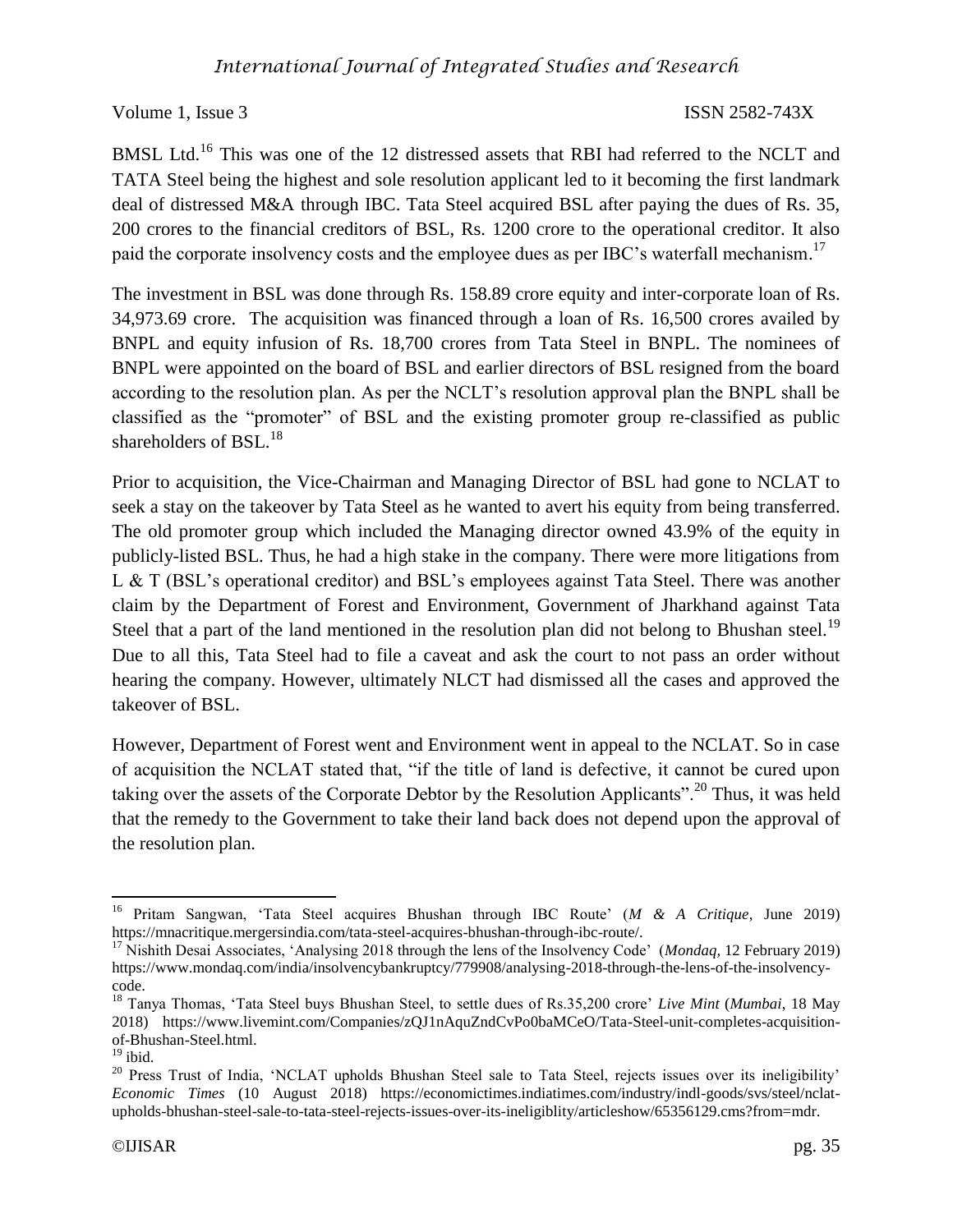# *International Journal of Integrated Studies and Research*

Volume 1, Issue 3 ISSN 2582-743X

The positive impact of sale of distress asset through IBC under this M&A deal was that due to CIRP, the material and industrious assets of Bhushan Steel were protected and every stakeholder counting the employees too, kept perks of being fully employed. Its merger with Tata Steel gave a huge opportunity to the shareholders and other interested parties to come under the preview of the largest steel manufacturer and to obtain their returns. Most importantly, the merger bought a ray of optimism to the banking sector who was drowning in NPAs, regarding the very real possibility of recovery of money via the IBC route. This was critical for the sector that was sitting on gross bad loans worth Rs. 9 lakh crore and a good chunk of wilful defaults. Also, there was profitable utilisation of assets of Bhushan Steel.<sup>21</sup>

Thus, the distressed M&A deal between Tata Steel and Bhushan Steel accelerated the operational synergies, reduced the regulatory burden and simplified the group structure. The procedure under IBC ensures that the risk which is being undertaken by the acquirer is less and no defective titles or risks of the target company are being acquired by the acquirer. In this case, the outcome was satisfactory and achievable for all the stakeholders.

### **Acquisition of Essar Steel by Arcelormittal**

Essar Steel was included amongst the 1st list of the biggest twelve distressed accounts that the Reserve Bank of India had published in June 2017 asking the banks to submit it to the National Company Law Tribunal and thus consequently the company was officially referred to NCLT on June 27, 2017.<sup>22</sup> Essar Steel owed Rs 54,547 crores to its financial creditors and operational creditors. It was submitted under IBC to recuperate the unpaid dues.  $2<sup>3</sup>$ 

Thereby NCLT confirmed the appointment of a Resolution Professional who consequently invited resolution plans for rehabilitation of the corporate debtor in October 2017. After submission and rejections due to ineligibility under specific sections of IBC, of numerous applications by mainly ArcelorMittal, Vedanta and Numetal, ArcelorMittal was finally declared as the highest evaluated resolution applicant after it paid off its NPAs and its resolution plan got the approval of the CoC and consequently by NCLT in March, 2019 where it ordered the CoC to treat both the operational and financial creditors in a somewhat similar manner. This decision was upheld and elaborated upon by NCLAT in an appeal filed by the creditors before it stating,

 $\overline{\phantom{a}}$  $^{21}$  ibid (n 16).

<sup>22</sup> ET Online, 'RBI Sent List Of 12 Stressed Account To Bankers; These Stocks Tanked Up To 20%' *Economic Times* (New Delhi, 18 June 2017) https://economictimes.indiatimes.com/markets/stocks/news/rbi-sent-list-of-12 stressed-account-to-bankers-these-stocks-tanked-up-to-20/articleshow/59179378.cms?from=mdr.

<sup>&</sup>lt;sup>23</sup> ET Online, 'ET Explains: All About Essar Steel Case And The Latest Twist In The Tale' *Economic Times* (23 July 2019) https://economictimes.indiatimes.com/news/et-explains/et-explains-all-about-essar-steel-case-and-the-latesttwist-in-the-tale/articleshow/70344568.cms?from=mdr.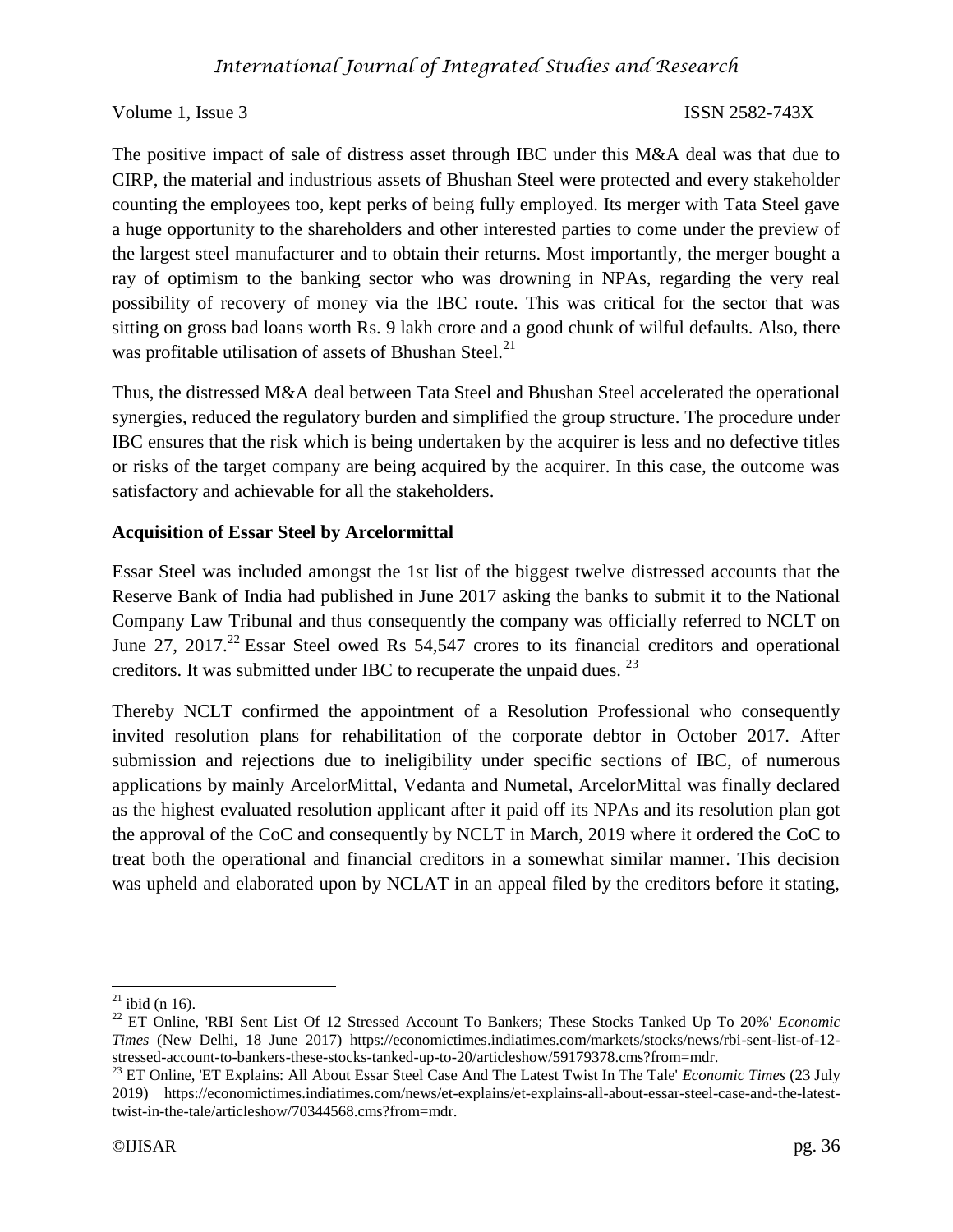inter alia, that equitable treatment principle should be followed whether creditors are secured or unsecured, financial or operational. $^{24}$ 

These judgments led to a short period of waiting time for ArcelorMittal to take control of Essar Steel. However, this decision was again appealed before the Supreme Court by the CoC which decided the Essar Steel Insolvency matter in favor of the CoC of Essar Steel. The Court, inter alia, stated that the adjudicating authority has, "limited judicial review and can in no circumstance trespass upon a business decision of the majority of the Committee of Creditors". The Court also disagreed with the application of the equitable treatment principle for all creditors as was given by NCLAT. The Bench after referring to UNCITRAL Legislative Guide stated that "equitable treatment" is done only of "similarly situated creditors".<sup>25</sup>

Relying on UNCITRAL Legislative Guide and BLRC 2015 Report, the Bench stated that if an "equality for all" method identifying the rights of all types of creditors who are involved in an insolvency resolution procedure is used, secured financial creditors would, a lot of times, treat that as an incentive to go for liquidation rather than resolution, since if the corporate debtor goes into liquidation rather than go through the resolution process, they might just have improved rights. Thus, the whole point of the commencement of IBC, i.e., to guarantee that resolution of stressed assets is done and an entity be liquidated only if that isn't possible, would be defeated<sup>26</sup>

ArcelorMittal in consequence of this decision, initiated payment to the creditors in December 2019. This will be the biggest recovery through the IBC route which at Rs 42,000 crore is the largest distressed-asset transaction to be done in the country. ArcelorMittal thus possesses sixty percent equity shareholding of AM/NS India, with Nippon Steel, its Japanese partner, holding the rest. Lakshmi Mittal, the CEO and Chairman of ArcelorMittal said while discussing the how strategically important this acquisition was for them that, "The transaction also demonstrates how India benefits from the Insolvency and Bankruptcy Code, a genuinely progressive reform whose positive impact will be felt widely across the Indian economy".<sup>27</sup>

ArcelorMittal did not immediately pay off the lenders and kept the amount reserved in an Escrow Account because it had wanted protection for Essar Steel assets from any pending cases of their promoters, the Ruias, and because they did not want to end up in the situation Jindals were in after the Bhushan Power takeover.<sup>28</sup> However, a recent amendment to IBC provided

<sup>24</sup> *Committee Of Creditors Of Essar Steel India Ltd. Through Authorized Signatory v. Satish Kumar Gupta And Ors.*2019 SCC OnLine SC 1478.

 $25$  ibid.

 $26$  ibid.

<sup>27</sup> M&A Critique, 'Arcelormittal, Nippon Steel Complete Acquisition Of Essar Steel' (*M&A Critique*, December 2019) https://mnacritique.mergersindia.com/news/arcelormittal-nippon-steel-complete-acquisition-of-essar-steel/.

<sup>28</sup> CBNC TV 18, 'Arcelormittal Repays Essar Steel Lenders, Rs 40,000 Crore Transferred To SBI' *CNBC TV 18* (18 December 2019)

https://www.cnbctv18.com/business/arcelormittal-repays-essar-steel-lenders-rs-40000-crore-transferred-to-sbi-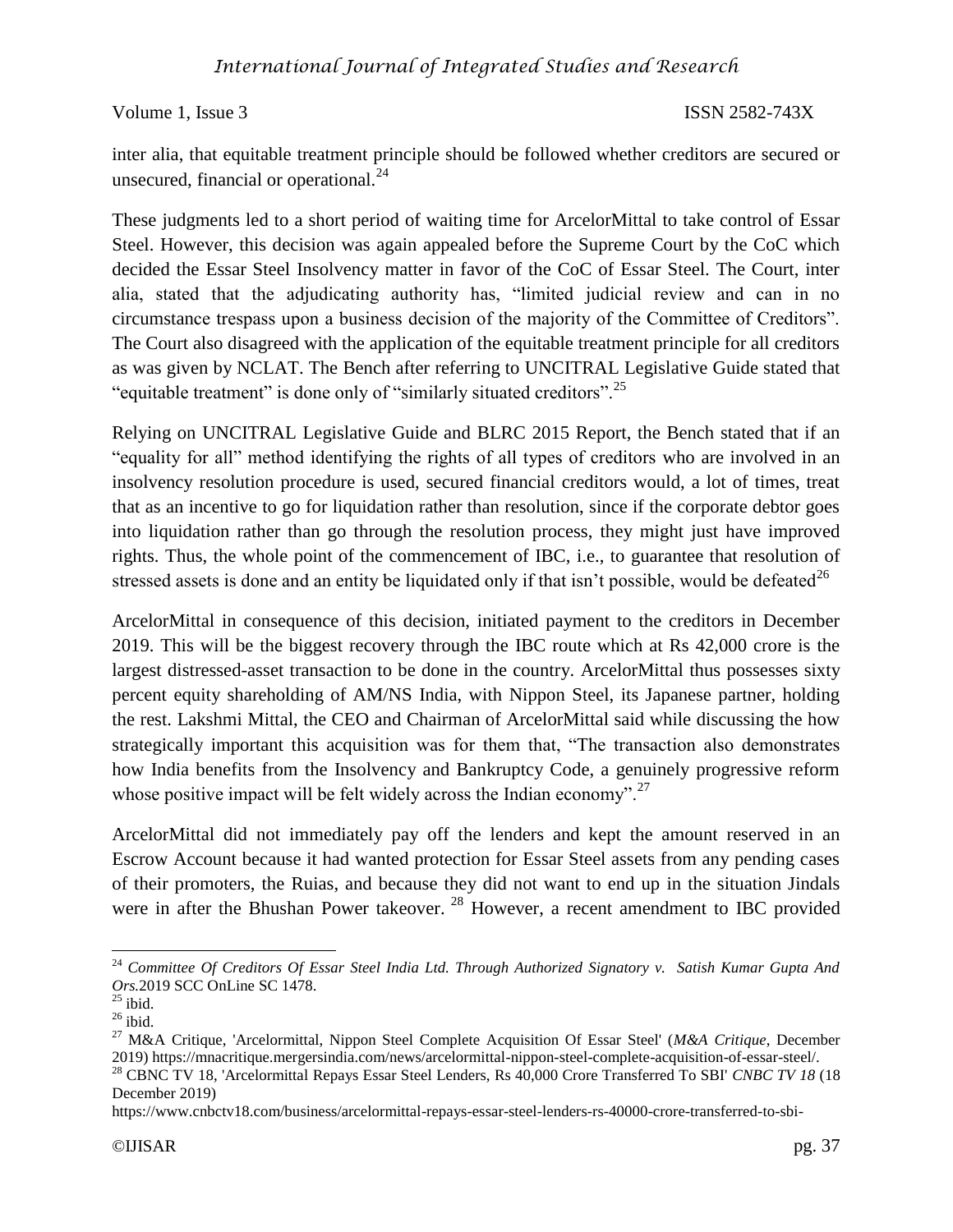fencing to the entities whose big was selected, from any criminal cases against offences committed by the previous management/promoters which thereby gave ArcelorMittal the path to move ahead with the payment process.  $^{29}$ The whole of existing issued, subscribed and paid-up share capital (both equity and preference) of Essar stood cancelled and deleted with effect from December 16, 2019 giving the shattered investors of Essar Steel a fair settlement.<sup>30</sup>

While this case took well over 850 days for its culmination considering the somewhat wrong interpretations of sections of IBC given by NCLT and NCLAT, it paved the way for much more timely resolutions of such acquisitions as the Supreme Court laid down clear and precise interpretations of the sections. Essar Steel's financial creditors got a great deal at one of the biggest recovery rates in M&A deals in India through the process, as the bid value represents 85% of the Rupees 49,395 crore of their claims.<sup>31</sup> After the judgment by Supreme Court, M&A deals through IBC will take much less time. If the CoC is in favour of the resolution plan the adjudicating authority cannot trespass upon its decision. This clears out the road for easier implementation of M&A deals across the county. Further by stating that secured financial creditors will be given preference in payment of debts, the Court also made sure that none of them are motivated to vote against the resolution plan considering they would get the same, if not better, rights in case of liquidation of the company too. This move will definitely help companies to think about ways of restructuring and rehabilitation of companies through mergers and acquisitions rather than winding up or liquidating the company. The judgment given on this case leaves less room for delays and will shorten the timeline for future cases.

### **Impact of suspension of IBC on distressed M&A**

Due to the Covid-19 pandemic, businesses all over the world are struggling to keep their balance sheets afloat. There has been a substantial increase in the distressed assets due to cash crunch and lack of liquidity in the market. The numbers of defaults are already increasing at an alarming rate and will continue to do so in the foreseeable future. Ironically, keeping in mind the situation the Government of India on June 05, 2020, by issuing an ordinance has temporarily suspended Sections 7, 8 and 10 of the IBC for a period of 6 months, subject to an extension of another 6 months.<sup>32</sup> These provisions provide for initiation of CIRP by financial creditors, operational creditors and the corporate debtor, respectively. The 6-month period is effective from March 25,

<sup>4872901.</sup>htm.

 $^{29}$  ibid.

<sup>&</sup>lt;sup>30</sup> Suresh P Iyengar, 'Arcelormittal Informs Essar Steel Investors About Cancellation Of Their Holding In Company' *The Hindu Business Line* (*Mumbai*, 02 June 2020) https://www.thehindubusinessline.com/markets/stockmarkets/arcelormittal-informs-essar-steel-investors-about-cancellation-of-their-holding-in-the company/article30457302.ece.

<sup>31</sup>Ravi Ananthanarayanan, 'Arcelormittal's Essar Steel Acquisition: Who Wins, Who Loses' *Live Mint* (Mumbai, October 2019) https://www.livemint.com/Money/ct77MgGs4txemkuMYyfHdJ/ArcelorMittals-Essar-Steelacquisition-Who-wins-who-loses.html.

 $32$  Insolvency and Bankruptcy Code (Amendment) Ordinance 2020, s 10A.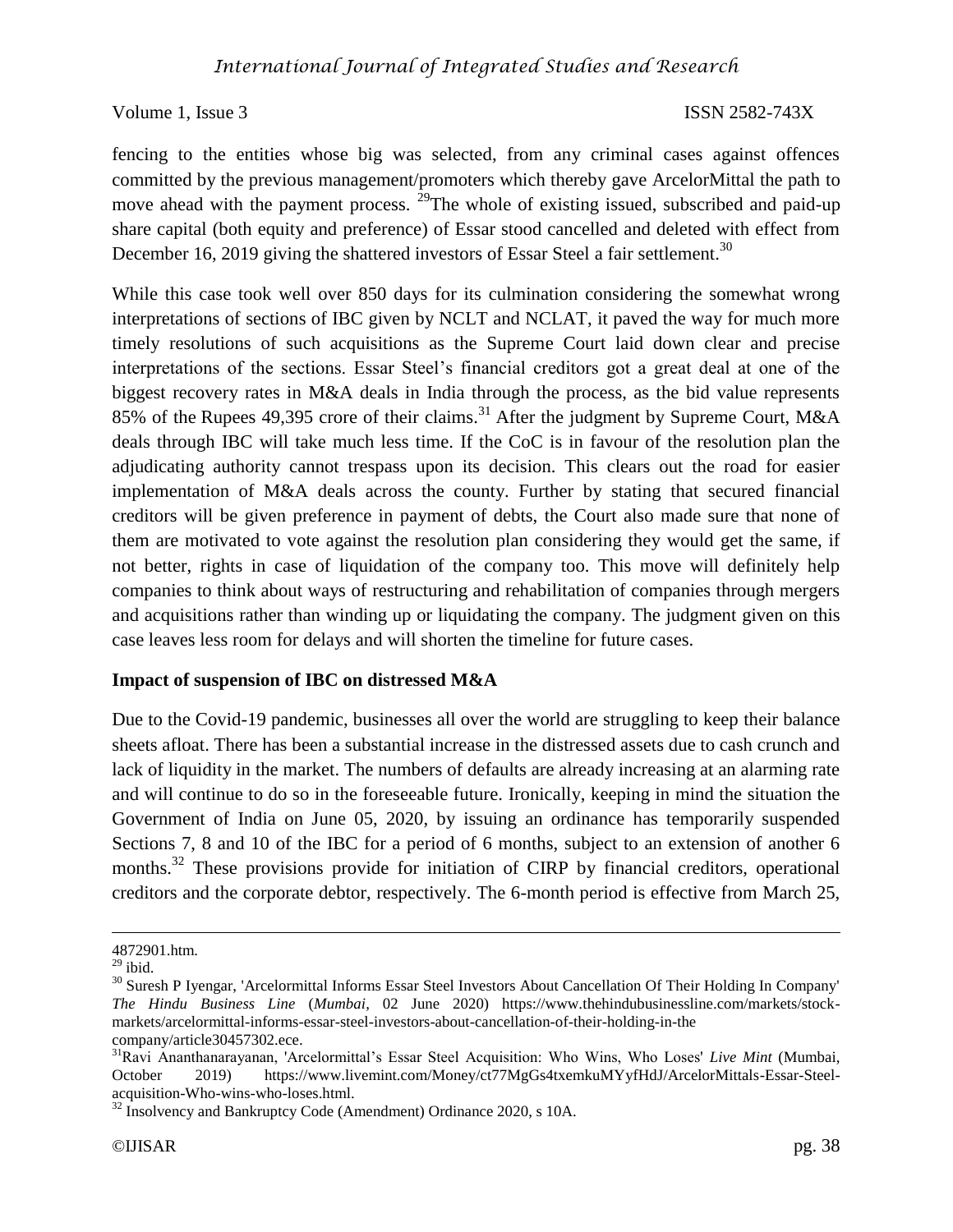2020. The ordinance has gone further in prohibiting initiation of CIRP against any 'default' that has occurred during these six months as a result of Covid-19 pandemic. One of the reasons for the suspension given by the government is that it will be difficult to find the desired resolution applicants for the distressed assets during this period.<sup>33</sup>

However, the government has failed to realise the objective of IBC. The preamble of IBC itself states that it is - "*An Act to consolidate and amend the laws relating to reorganization and insolvency resolution of corporate persons, partnership firms and individuals in a time-bound manner for maximisation of value of the assets of such persons, to promote entrepreneurship, availability of credit and balance the interests of all the stakeholders including alteration in the order of priority of payment of Government dues and to establish an Insolvency and Bankruptcy Board of India, and for matters connected therewith or incidental thereto."<sup>34</sup>*

Thus, IBC provides for the most viable and time-bound option for debt restructuring and distressed deals as it maximises the value of the assets. The companies are run as a going concern throughout the resolution process and even in cases of liquidation. As per ICRA till March 2020, financial creditors had realized 45% of their claim through distressed M&A deals under IBC. The assistant vice president of Sankha Banerjee stated that this recovery was due to resolution of 8 companies out of the Reserve Bank of India's 12 largest defaulters.<sup>35</sup> The ICRA report went on to add that the financial creditors can realize about Rs 60,000-70,000 crore in the current fiscal year through successful resolution plans under the IBC compared with almost Rs 100,000 crore last year. $36$ 

As discussed in the previous chapters that after the commencement of IBC, the distressed M&A deals have substantially increased and going back to the pre-IBC era in the pandemic world is nothing but self-destructive. This will negatively impact the creditors who have no other recourse but IBC. It covers all kinds of stakeholders of the corporate debtor and provides them with an opportunity to recover the maximum amount of debt. Unlike, the RBI circular on Prudential Framework for Stressed Assets (the June 07 circular) which covers only RBI regulated creditors i.e., banks and NBFCs. Also, unlike the Securitisation and Reconstruction of Financial Assets and Enforcement of Security Interest Act, 2002 (The SARFAESI Act) which covers only secured creditors holding a mortgage over the immovable assets of the debtor. Few creditors may get some relief under other statutory debt recovery provisions but for most of the creditors, the only recourse is to file a civil suit after the suspension of IBC.

<sup>33</sup> Rohit Jain, 'IBC: Ordinance Issued to Suspend Insolvency and Bankruptcy Code for Six Months' *Bloomberg Quint* (05 June 2020) https://www.bloombergquint.com/law-and-policy/ibc-ordinance-issued-to-suspendinsolvency-and-bankruptcy-code-for-six-months.

<sup>&</sup>lt;sup>34</sup> Insolvency and Bankruptcy Code 2016, preamble.

<sup>35</sup> Beena Parmar, 'IBC Suspension to Drag Down Realisations for Creditors: ICRA' *VCCircle* (03 June 2020) https://www.vccircle.com/coronavirus-ibc-suspension-to-drag-down-realisations-for-creditors-icra.  $36$  ibid.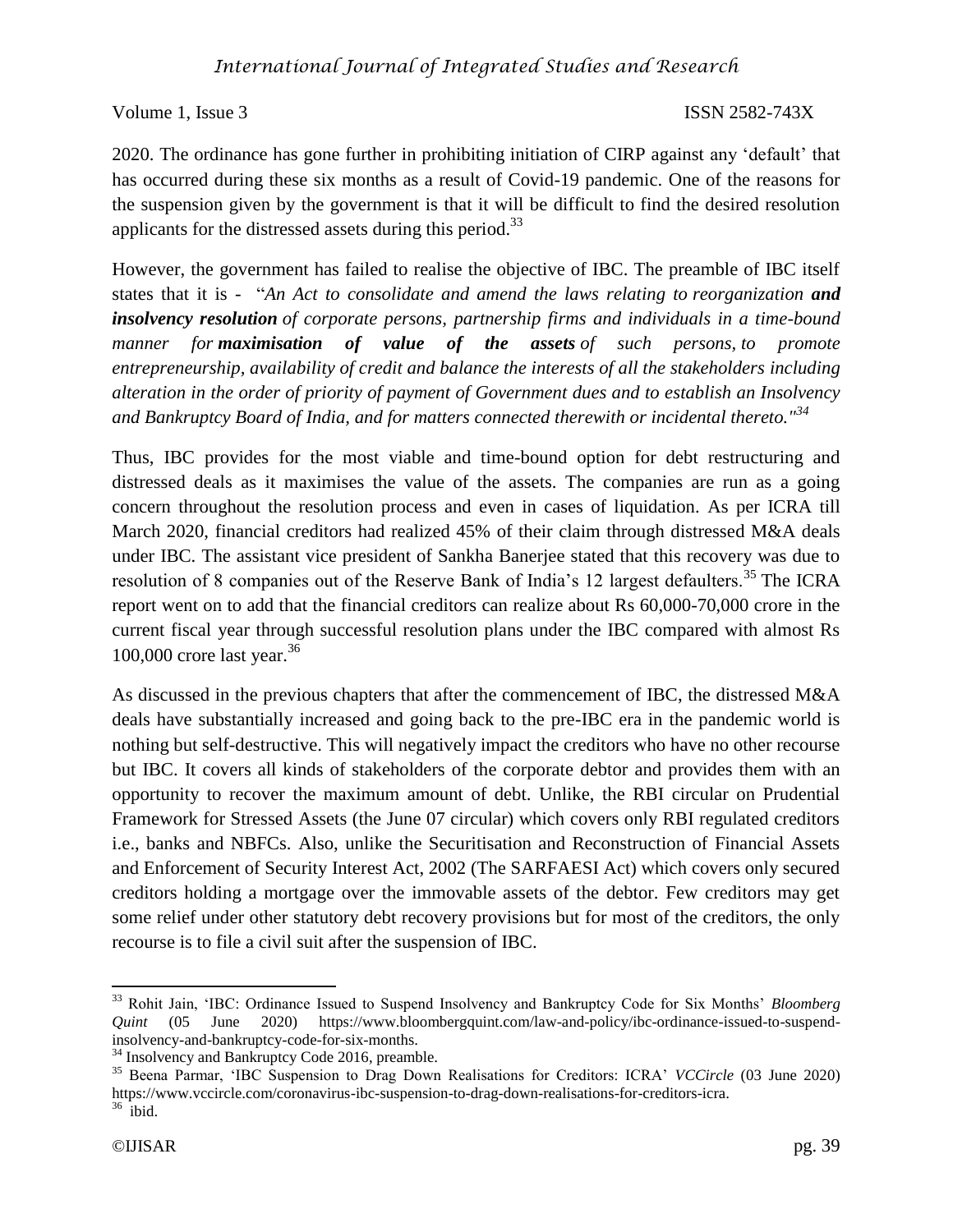Thus, the suspension of IBC is against the main objective of the code as well as the purpose of suspension will be defeated as there are other half effective remedies which the creditors will be forced to resort to in these unprecedented times. This will also lead to a reduction in numbers and values of distressed M&A deals. However, once the suspension is lifted, there will be a sudden surge in the IBC cases because there is no other mechanism as effective as IBC to restructure debts. But this won't be effective for valuation of distressed M&A deals because if the firms will stay distressed for a longer period of time due to suspension, then their value will decrease and they might even be pushed into liquidation. $37$ 

Also, before issuing the ordinance, the government by notification under section 4 of the Act had increased the minimum threshold of the default from one lakh to one crore rupees. Under the notification, the government has failed to specify the time period for which it will be in effect and no further clarification has been issued. The intent of the government was to protect the micro, small and medium enterprises, however, it will act as a hindrance for the financial and the operational creditors as even after the suspension is lifted, such notification might continue to exist and leave them without any remedy under IBC as the threshold is too high. This will force the creditors to resort to other remedies as mentioned above and in turn will decrease the value of the assets and push them to the path of liquidation.<sup>38</sup>

So, the only alternative remedy in these times we have is to resort to pre-package insolvency.<sup>39</sup> Pre-Package insolvency is a process in which the financially distressed company along with its creditors reach an agreement with the buyer for the sale of the distressed assets before initiating the insolvency process.<sup>40</sup> Pre-package insolvency will help us in value preservation and also the faster restructuring of the distressed assets. It should be introduced under the code as it will help us achieve the desired objective of preventing the liquidation of the distressed companies and also help us restructure distressed deals with the sanction of the NCLT. $^{41}$  Also, suspension of Section 29A can also help us achieve the objective of suspension as that way the promoters and management themselves can restructure their companies if they are headed towards bankruptcy. $42$ 

<sup>37</sup> Mukesh Butani, 'IBC Suspension: Reforms that can fill the Gap' *Bloomberg Quint* (26 May 2020) https://www.bloombergquint.com/opinion/ibc-suspension-filling-the-gap.

<sup>&</sup>lt;sup>38</sup> Ministry of Corporate Affairs, (2020) S.O. 1205 (E) Gazette of India <https://ibbi.gov.in//uploads/legalframwork/48bf32150f5d6b30477b74f652964edc.pdf> accessed 1 July 2020.

<sup>39</sup> Hemant Kothari, 'Suspension of IBC: It's a half baked solution to ease financial stress' *Money Control* (19 May 2020) https://www.moneycontrol.com/news/economy/policy/suspension-of-ibc-its-a-half-baked-solution-to-easefinancial-stress-5285481.html.

<sup>40</sup> Dheeraj Nair and Anjali Anchayil, 'Getting a move on: is it time for pre-packaged insolvency in India' *Economic Times* (16 May 2020) https://economictimes.indiatimes.com/small-biz/legal/getting-a-move-on-is-it-time-for-prepackaged-insolvency-in-india/articleshow/75771588.cms.

<sup>41</sup> Meenal Garg, 'Introducing Pre-Pack Insolvency Amidst a Covid Struck IBC' (*Juris Omnibus,* June 2020) https://jurisomnibus.wordpress.com/2020/06/19/introducing-pre-pack-insolvency-amidst-a-covid-struck-ibc/.

<sup>42</sup> Krishnava Dutt, 'Is IBC Suspension Antithetical To Pandemic Protection?' (*Mondaq*, June 2020)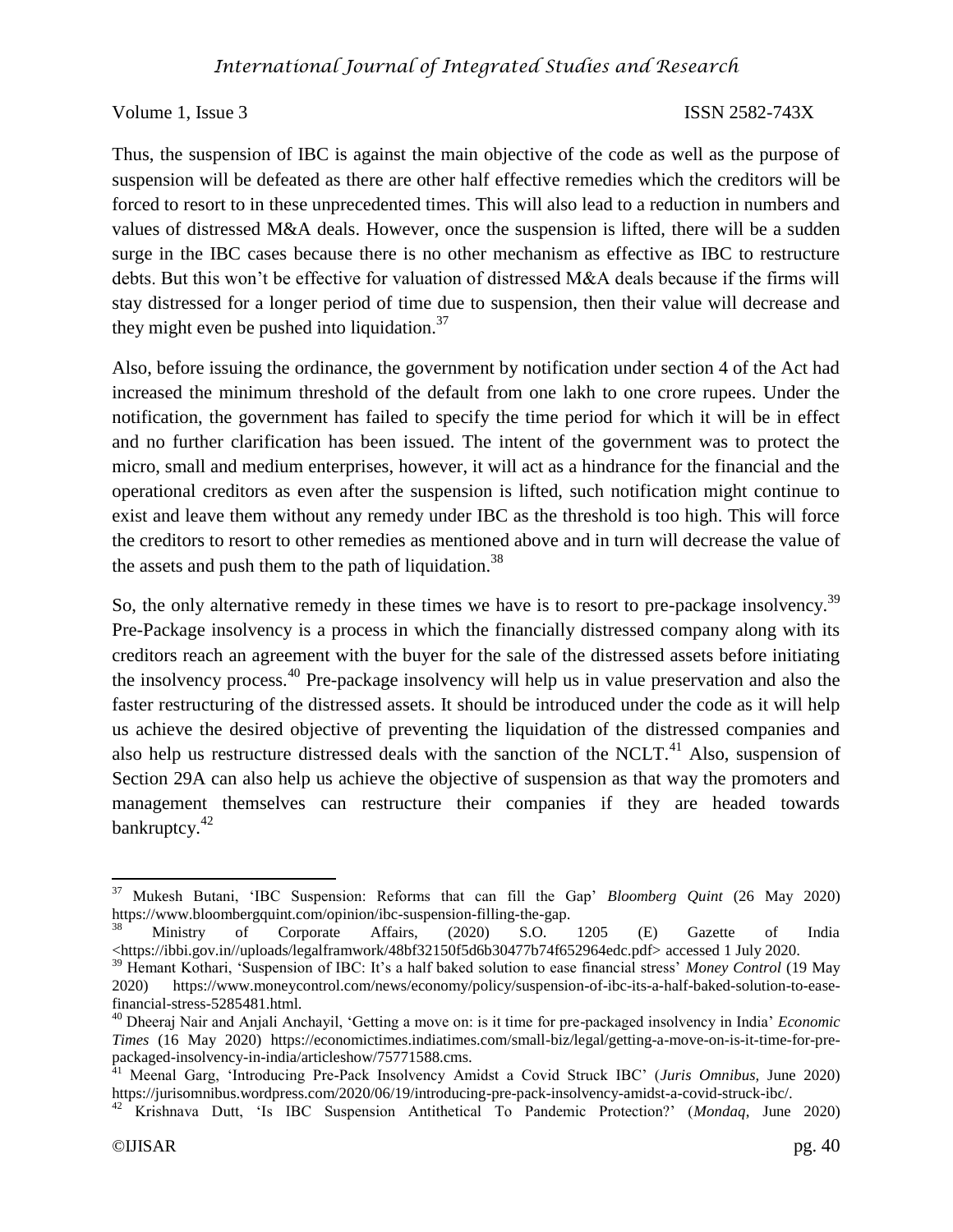### **Conclusion and Recommendations**

Mergers and Acquisitions in the country as discussed by the researchers in the project through market trends and statistics have definitely increased due to the rising cases of filings under IBC. The introduction of IBC has provided investors who were previously cautious to invest in distressed assets with a streamlined legal framework. It has also been seen from the market trends that while previously most of the investors in distressed assets were domestic investors who had a strategic holding over the market, post the introduction of IBC, a lot of foreign investors as well as private equity firms have started taking interest in investing in distressed assets. IBC is a process with a defining feature of timely resolution of cases, 180 days which can be extended to another 90 days (after the 2019 Amendment, a total of 330 days are provided to finish the entire process), the code helped to step up the mergers and acquisition activities in India. It also helped India increase its performance to achieve a way better assessment in the Ease of Doing Business rankings for the year 2019. IBC has proved to be a safe platform to clean the industry of sick companies with improper management leading to stagnancy in their growth by providing and advantageous and comfortable environment for the companies to seek new management and progress prospects. Further, as seen from the case studies of acquisition of Essar Steel by ArcelorMittal and the acquisition of Bhushan steel by Tata steel, IBC forces the entities involved to have time bound due diligence and since the contents of the resolution plans are backed by judicial approval it provides an added safety mechanism to the investors. Further, as the Essar case clarified, even though there is a requirement of judicial approval, the adjudicating authority cannot go over the verdict of the CoC, which definitely removed the obstacle of unnecessary delays in the process of merger/acquisition and leads to better and effective implementation.

However, even though IBC has provided a very effective platform for distressed M&A deals, proper due diligence and effective strategies are key steps in order to ensure a smooth implementation and successful completion of a deal. The reasons and causes for an asset turning into a distressed asset should be properly analyzed to ensure that whether through the planned strategy it would be possible to turn the asset operational or not. Further, even while drafting a resolution plan, potential risks and liabilities definitely must be kept in mind. We can definitely see that the introduction of IBC has made a huge positive impact on the M&A market in India and with the recent amendments and clarifications given by the Apex Court, with proper, well devised strategies and resolution plans and because of the growing number of distressed assets in a number of major sectors in India, such number of M&A deals through the route of IBC are only going to increase ultimately leading not only to the personal growth of companies but also economic growth of the economy as whole.

https://www.mondaq.com/india/insolvencybankruptcy/949734/is-ibc-suspension-antithetical-to-pandemicprotection.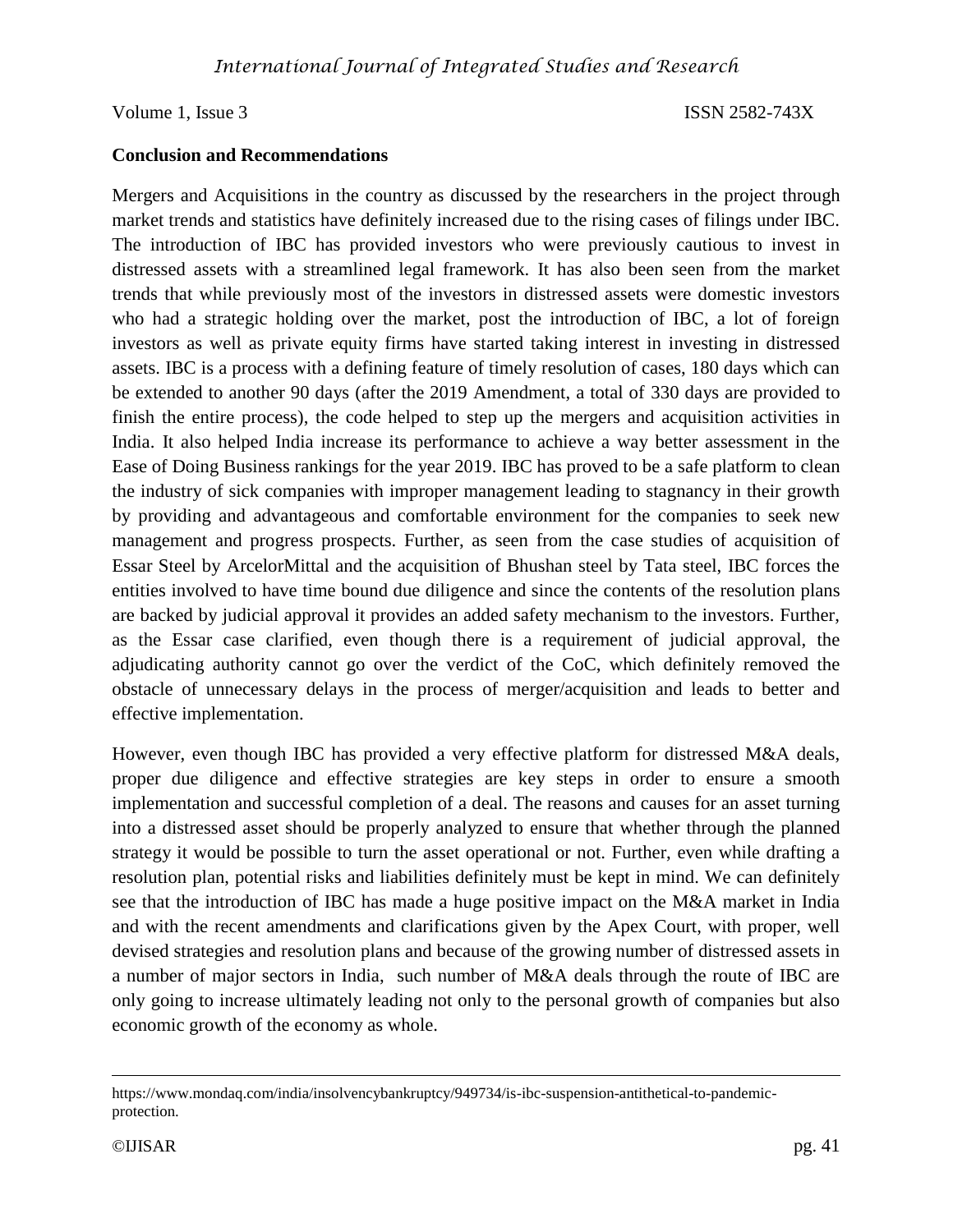# *International Journal of Integrated Studies and Research*

#### Volume 1, Issue 3 ISSN 2582-743X

Further, with the recent changes in IBC brought by the Government which we have discussed in the preceding chapter, the most effective steps by the government would have been to amend and modify the provisions of IBC in such a manner that it fulfils its objective of restructuring and maximization of the value of distressed assets even in these unprecedented times instead of suspending it. Since the time IBC came in 2016, there has been a substantive increase in the number of resolutions achieved through distressed M&A deals and has helped the creditors recover the maximum amount of debt. In the post pandemic world, the government will have to thrive to keep the companies from going into liquidation as it has taken away the most effective tool of restructuring through distressed M&A deals from the hands of not only the creditors but also the corporate debtor itself.

#### **References**

#### CASES

Committee Of Creditors Of Essar Steel India Ltd. Through Authorized Signatory v. Satish Kumar Gupta And Ors 11

#### **STATUTES**

Insolvency and Bankruptcy Code (Amendment) Ordinance 2020, s 10A. 14

Insolvency and Bankruptcy Code 2016, preamble. 14

Ministry of Corporate Affairs, (2020) S.O. 1205 (E) Gazette of India 16

#### **REPORTS**

CII, 'India's M&A and Distressed Opportunity Landscape' (*Corporate Finance and Restructuring*, September 2019) 6

Dinkar Ayilavarapu & Vikram Chandrashekhar, ' India M&A Report 2019' (*Bain & Company*, September 2019) 7

Sanjeev Krishnan & Sue Ellen Pereira, 'Deals in India: Annual Review and Outlook for 2020' (*PWC,* December 2019) 6

#### **ARTICLES**

Adity Chaudhry, 'Distressed M&A under IBC' (*Argus Partners*, 3 July 2018) http://www.argusp.com/papers-publications/thought-paper/distressed-ma-under-ibc/.5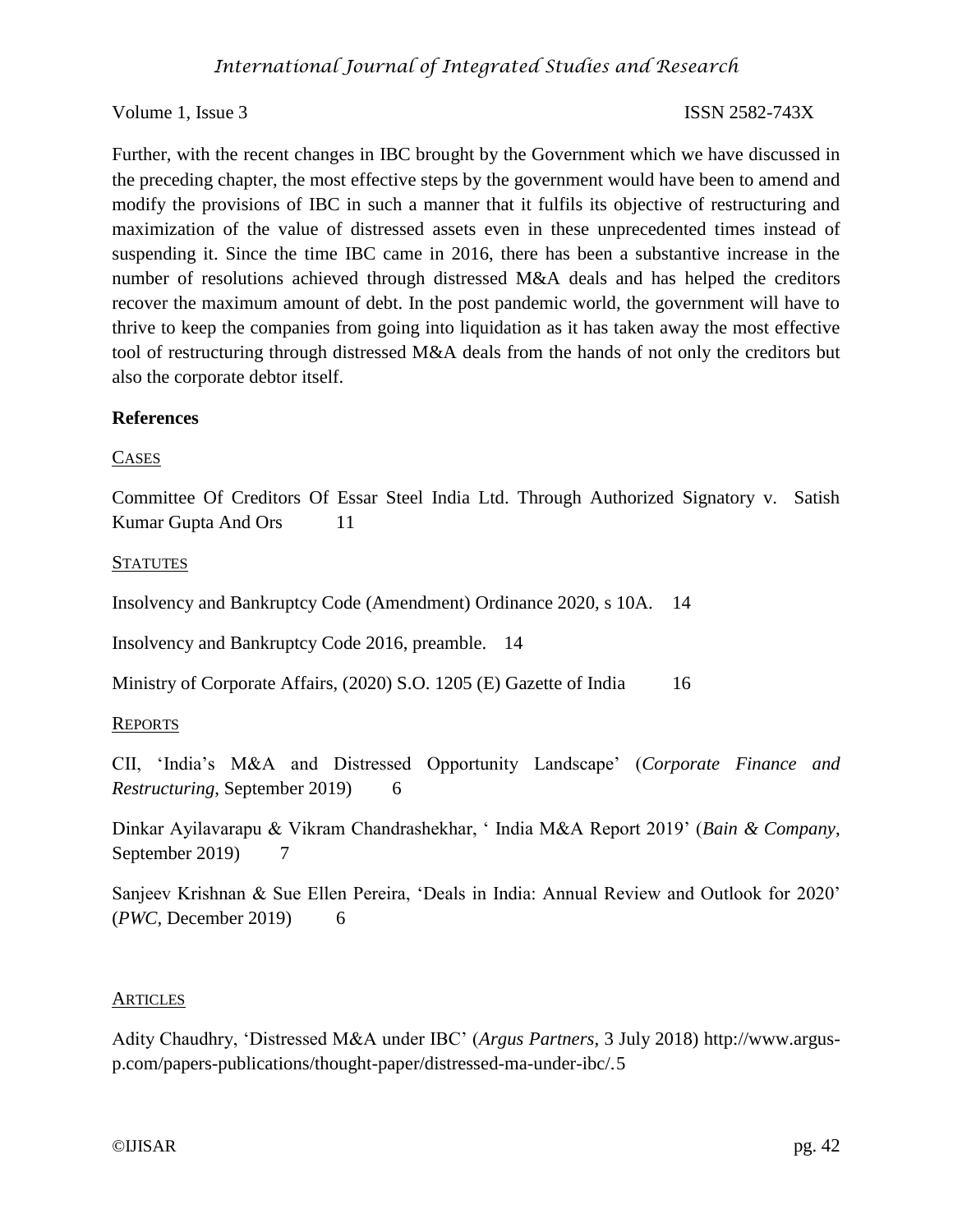Krishnava Dutt, 'Is IBC Suspension Antithetical To Pandemic Protection?' (*Mondaq*, June 2020) 16

Lakshmikumaran & Sridharan, 'Timelines for Corporate Insolvency Resolution Process – The 2019 Amendments & their Ambiguities' (*Lexology*, 19 August 2019). 5

M&A Critique, 'IBC Triggers M& A deals for distressed assets' (*M & A Critique*, December 2018) 7

M&A Critique, 'Arcelormittal, Nippon Steel Complete Acquisition Of Essar Steel' (*M&A Critique*, December 2019) 12

Meenal Garg, 'Introducing Pre-Pack Insolvency Amidst a Covid Struck IBC' (*Juris Omnibus,*  June 2020) 16

Nishith Desai Associates, 'Analysing 2018 through the lens of the Insolvency Code' (*Mondaq,*  12 February 2019) 9

Pritam Sangwan, 'Tata Steel acquires Bhushan through IBC Route' (*M & A Critique*, June 2019) 9

Roundtable- Mergers & Acquisitions, 'Distressed M&A' (*Financier World Wide Magazine*, December 2019) 8

#### NEWSPAPER ARTICLES

Abhineet Kumaar, 'Bankruptcy will dictate M&A trend in 2018' *Business Standard* (Mumbai, 1 January 2018) 4

Ankur Singhania, 'Mergers and Acquisitions Trend in 2019 and Outlook for 2020' (*Inc 42*,01 January 2020) 8

CBNC TV 18, 'Arcelormittal Repays Essar Steel Lenders, Rs 40,000 Crore Transferred To SBI' *CNBC TV 18* (18 December 2019) 13

Dheeraj Nair and Anjali Anchayil, 'Getting a move on: is it time for pre-packaged insolvency in India' *Economic Times* (16 May 2020) 16

ET Online, 'ET Explains: All About Essar Steel Case And The Latest Twist In The Tale' *Economic Times* (23 July 2019) 11

ET Online, 'RBI Sent List Of 12 Stressed Account To Bankers; These Stocks Tanked Up To 20%' *Economic Times* (New Delhi, 18 June 2017) 11